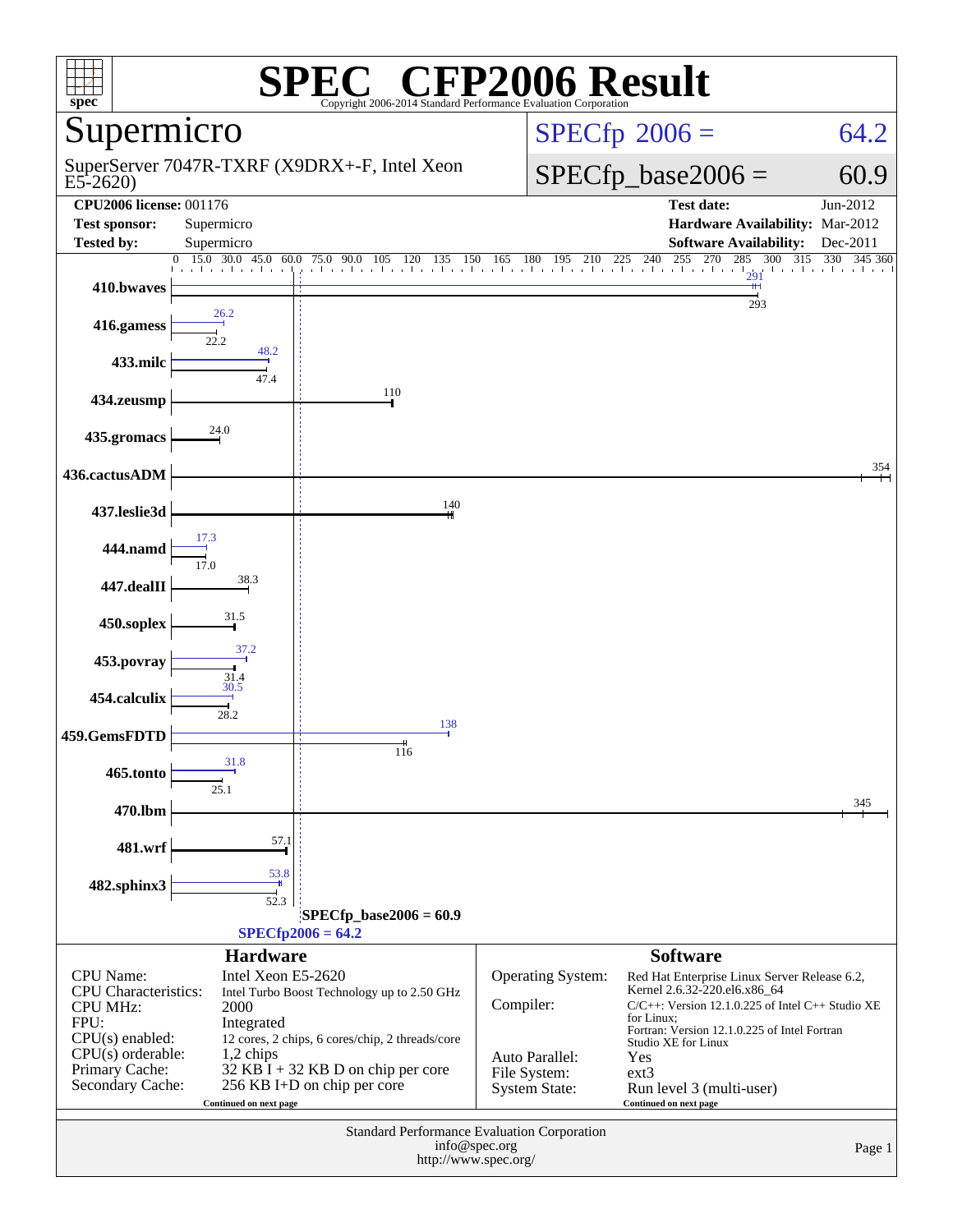

### Supermicro

#### E5-2620) SuperServer 7047R-TXRF (X9DRX+-F, Intel Xeon

#### $SPECfp2006 = 64.2$  $SPECfp2006 = 64.2$

#### $SPECfp\_base2006 = 60.9$

| <b>CPU2006 license: 001176</b>       |                                                                                                                   |                                                            | <b>Test date:</b><br>$Jun-2012$             |
|--------------------------------------|-------------------------------------------------------------------------------------------------------------------|------------------------------------------------------------|---------------------------------------------|
| <b>Test sponsor:</b>                 | Supermicro                                                                                                        | <b>Hardware Availability: Mar-2012</b>                     |                                             |
| <b>Tested by:</b>                    | Supermicro                                                                                                        |                                                            | <b>Software Availability:</b><br>$Dec-2011$ |
| L3 Cache:<br>Other Cache:<br>Memory: | 15 MB I+D on chip per chip<br>None<br>256 GB (16 x 16 GB 1Rx4 PC3-12800R-11, ECC,<br>running at 1333 MHz and CL9) | <b>Base Pointers:</b><br>Peak Pointers:<br>Other Software: | $64$ -bit<br>$32/64$ -bit<br>None           |
| Disk Subsystem:<br>Other Hardware:   | 1 x 2 TB SATA II, 7200 RPM<br>None                                                                                |                                                            |                                             |

| <b>Results Table</b>   |                |              |                |       |                |       |                |              |                |              |                |              |  |
|------------------------|----------------|--------------|----------------|-------|----------------|-------|----------------|--------------|----------------|--------------|----------------|--------------|--|
|                        | <b>Base</b>    |              |                |       |                |       | <b>Peak</b>    |              |                |              |                |              |  |
| <b>Benchmark</b>       | <b>Seconds</b> | <b>Ratio</b> | <b>Seconds</b> | Ratio | <b>Seconds</b> | Ratio | <b>Seconds</b> | <b>Ratio</b> | <b>Seconds</b> | <b>Ratio</b> | <b>Seconds</b> | <b>Ratio</b> |  |
| $ 410$ .bwayes         | 46.5           | 293          | 46.5           | 293   | 46.5           | 293   | 46.8           | 290          | 46.7           | 291          | 46.2           | 294          |  |
| $416$ .gamess          | 881            | 22.2         | 879            | 22.3  | 880            | 22,2  | 748            | 26.2         | 749            | 26.2         | 748            | 26.2         |  |
| $433$ .milc            | 194            | 47.4         | 194            | 47.4  | 194            | 47.3  | 190            | 48.4         | 190            | 48.2         | <b>190</b>     | 48.2         |  |
| $ 434$ . zeusmp        | 82.9           | 110          | 82.5           | 110   | 82.7           | 110   | 82.9           | 110          | 82.5           | 110          | 82.7           | 110          |  |
| $435$ .gromacs         | 300            | 23.8         | 297            | 24.0  | 297            | 24.0  | 300            | 23.8         | 297            | 24.0         | 297            | 24.0         |  |
| 436.cactusADM          | 33.7           | 354          | 34.7           | 344   | 33.3           | 358   | <b>33.7</b>    | 354          | 34.7           | 344          | 33.3           | 358          |  |
| 437.leslie3d           | 67.3           | 140          | 66.9           | 141   | 68.1           | 138   | 67.3           | 140          | 66.9           | 141          | 68.1           | 138          |  |
| 444.namd               | 471            | 17.0         | 471            | 17.0  | 471            | 17.0  | 464            | 17.3         | 464            | 17.3         | 464            | 17.3         |  |
| $ 447 \text{.}$ dealII | 299            | 38.3         | 299            | 38.3  | 300            | 38.2  | <u>299</u>     | 38.3         | 299            | 38.3         | 300            | 38.2         |  |
| $450$ .soplex          | 265            | 31.5         | 269            | 31.0  | 263            | 31.8  | 265            | 31.5         | 269            | 31.0         | 263            | 31.8         |  |
| $ 453$ . povray        | 171            | 31.1         | 168            | 31.6  | 169            | 31.4  | <u>143</u>     | 37.2         | 143            | 37.1         | 143            | 37.3         |  |
| $ 454$ .calculix       | 291            | 28.4         | 296            | 27.9  | 293            | 28.2  | 270            | 30.5         | 271            | 30.4         | 269            | 30.7         |  |
| 459.GemsFDTD           | 91.7           | 116          | 90.5           | 117   | 91.5           | 116   | 76.8           | 138          | 77.0           | 138          | 76.6           | 139          |  |
| $ 465$ .tonto          | 393            | 25.1         | 390            | 25.2  | 392            | 25.1  | 316            | 31.2         | 310            | 31.8         | 309            | 31.8         |  |
| 470.1bm                | 38.4           | 357          | 39.8           | 345   | 41.0           | 335   | 38.4           | 357          | 39.8           | <u>345</u>   | 41.0           | 335          |  |
| 481.wrf                | 194            | 57.6         | 196            | 57.1  | 196            | 56.9  | 194            | 57.6         | 196            | 57.1         | 196            | 56.9         |  |
| $482$ .sphinx $3$      | 373            | 52.3         | 373            | 52.3  | 372            | 52.4  | 364            | 53.5         | 357            | 54.6         | 362            | 53.8         |  |

#### Results appear in the [order in which they were run.](http://www.spec.org/auto/cpu2006/Docs/result-fields.html#RunOrder) Bold underlined text [indicates a median measurement.](http://www.spec.org/auto/cpu2006/Docs/result-fields.html#Median)

#### **[Operating System Notes](http://www.spec.org/auto/cpu2006/Docs/result-fields.html#OperatingSystemNotes)**

 Stack size set to unlimited using "ulimit -s unlimited" Transparent Huge Pages enabled with: echo always > /sys/kernel/mm/redhat\_transparent\_hugepage/enabled

#### **[Platform Notes](http://www.spec.org/auto/cpu2006/Docs/result-fields.html#PlatformNotes)**

 Sysinfo program /usr/cpu2006/Docs/sysinfo \$Rev: 6775 \$ \$Date:: 2011-08-16 #\$ 8787f7622badcf24e01c368b1db4377c running on localhost.localdomain Fri Jun 8 08:16:25 2012

 This section contains SUT (System Under Test) info as seen by some common utilities. To remove or add to this section, see: <http://www.spec.org/cpu2006/Docs/config.html#sysinfo>

Continued on next page

Standard Performance Evaluation Corporation [info@spec.org](mailto:info@spec.org) <http://www.spec.org/>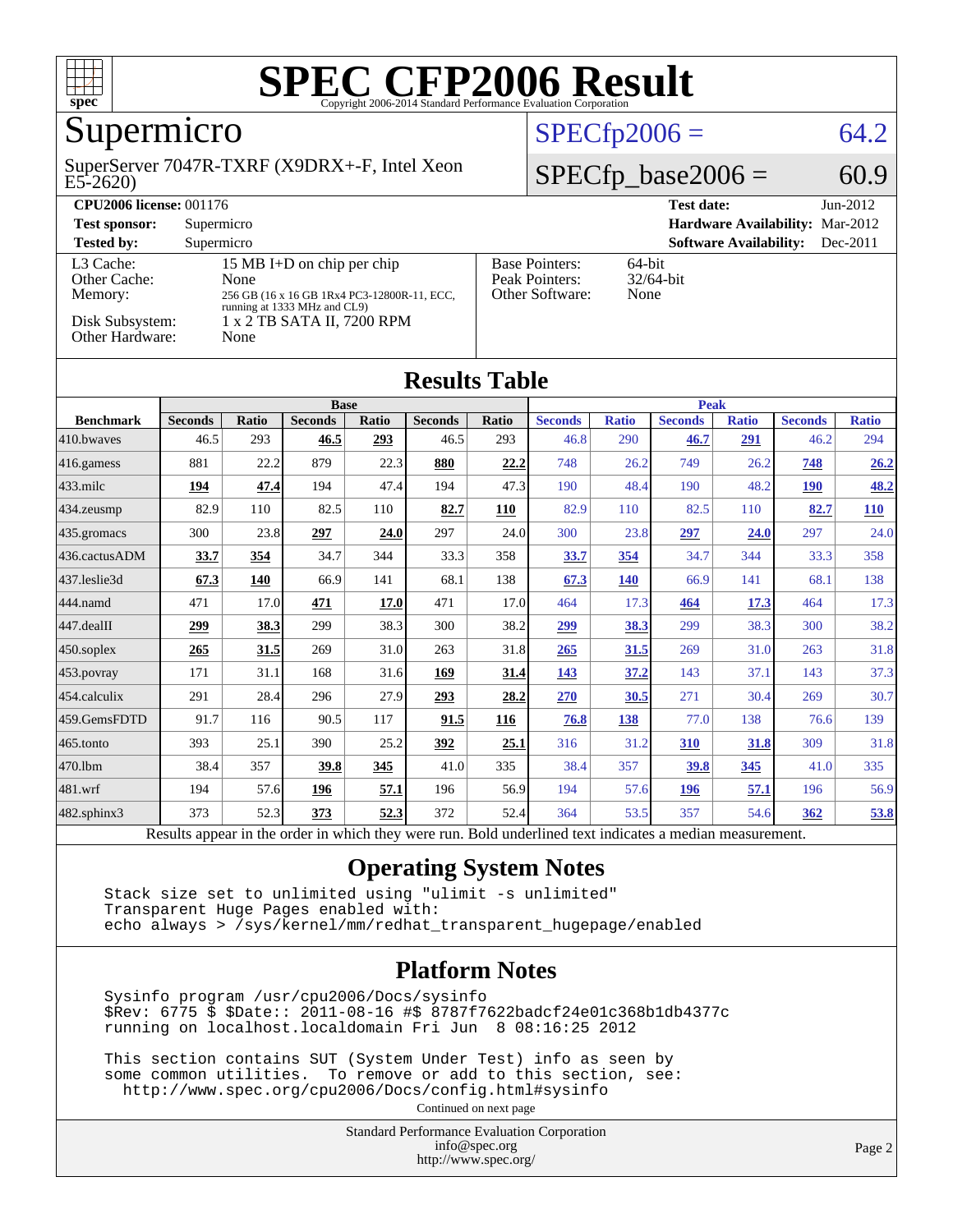

Supermicro

E5-2620) SuperServer 7047R-TXRF (X9DRX+-F, Intel Xeon  $SPECTp2006 = 64.2$ 

 $SPECTp\_base2006 = 60.9$ 

**[CPU2006 license:](http://www.spec.org/auto/cpu2006/Docs/result-fields.html#CPU2006license)** 001176 **[Test date:](http://www.spec.org/auto/cpu2006/Docs/result-fields.html#Testdate)** Jun-2012 **[Test sponsor:](http://www.spec.org/auto/cpu2006/Docs/result-fields.html#Testsponsor)** Supermicro **[Hardware Availability:](http://www.spec.org/auto/cpu2006/Docs/result-fields.html#HardwareAvailability)** Mar-2012 **[Tested by:](http://www.spec.org/auto/cpu2006/Docs/result-fields.html#Testedby)** Supermicro **Supermicro [Software Availability:](http://www.spec.org/auto/cpu2006/Docs/result-fields.html#SoftwareAvailability)** Dec-2011

#### **[Platform Notes \(Continued\)](http://www.spec.org/auto/cpu2006/Docs/result-fields.html#PlatformNotes)**

 From /proc/cpuinfo model name : Intel(R) Xeon(R) CPU E5-2620 0 @ 2.00GHz 2 "physical id"s (chips) 24 "processors" cores, siblings (Caution: counting these is hw and system dependent. The following excerpts from /proc/cpuinfo might not be reliable. Use with caution.) cpu cores : 6 siblings : 12 physical 0: cores 0 1 2 3 4 5 physical 1: cores 0 1 2 3 4 5 cache size : 15360 KB From /proc/meminfo MemTotal: 264654076 kB<br>HugePages Total: 0 HugePages\_Total: 0 Hugepagesize: 2048 kB /usr/bin/lsb\_release -d Red Hat Enterprise Linux Server release 6.2 (Santiago) From /etc/\*release\* /etc/\*version\* redhat-release: Red Hat Enterprise Linux Server release 6.2 (Santiago) system-release: Red Hat Enterprise Linux Server release 6.2 (Santiago) system-release-cpe: cpe:/o:redhat:enterprise\_linux:6server:ga:server uname -a: Linux localhost.localdomain 2.6.32-220.el6.x86\_64 #1 SMP Wed Nov 9 08:03:13 EST 2011 x86\_64 x86\_64 x86\_64 GNU/Linux run-level 3 Jun 6 18:33 SPEC is set to: /usr/cpu2006<br>Filesystem Type Size Used Avail Use% Mounted on /dev/sda1 ext3 1.8T 101G 1.6T 6% / (End of data from sysinfo program)

#### **[General Notes](http://www.spec.org/auto/cpu2006/Docs/result-fields.html#GeneralNotes)**

Environment variables set by runspec before the start of the run:  $KMP_A$ FFINITY = "granularity=fine, scatter" LD\_LIBRARY\_PATH = "/usr/cpu2006/libs/32:/usr/cpu2006/libs/64" OMP\_NUM\_THREADS = "12"

 Binaries compiled on a system with 1x Core i7-860 CPU + 8GB memory using RHEL5.5

> Standard Performance Evaluation Corporation [info@spec.org](mailto:info@spec.org) <http://www.spec.org/>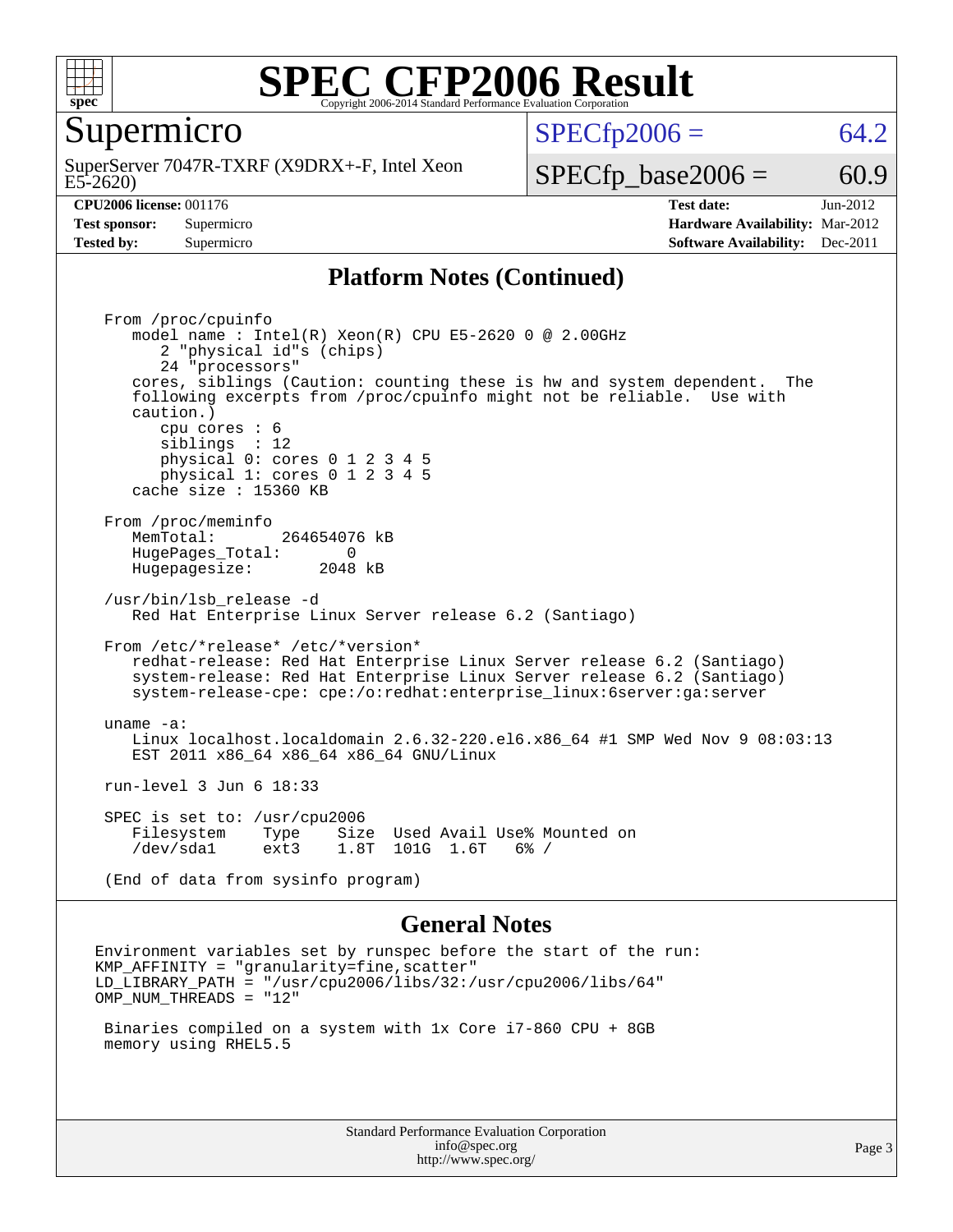

### Supermicro

E5-2620) SuperServer 7047R-TXRF (X9DRX+-F, Intel Xeon

**[CPU2006 license:](http://www.spec.org/auto/cpu2006/Docs/result-fields.html#CPU2006license)** 001176 **[Test date:](http://www.spec.org/auto/cpu2006/Docs/result-fields.html#Testdate)** Jun-2012

 $SPECTp2006 = 64.2$ 

 $SPECTp\_base2006 = 60.9$ 

**[Test sponsor:](http://www.spec.org/auto/cpu2006/Docs/result-fields.html#Testsponsor)** Supermicro **[Hardware Availability:](http://www.spec.org/auto/cpu2006/Docs/result-fields.html#HardwareAvailability)** Mar-2012 **[Tested by:](http://www.spec.org/auto/cpu2006/Docs/result-fields.html#Testedby)** Supermicro **Supermicro [Software Availability:](http://www.spec.org/auto/cpu2006/Docs/result-fields.html#SoftwareAvailability)** Dec-2011

### **[Base Compiler Invocation](http://www.spec.org/auto/cpu2006/Docs/result-fields.html#BaseCompilerInvocation)**

[C benchmarks](http://www.spec.org/auto/cpu2006/Docs/result-fields.html#Cbenchmarks):  $\text{icc}$  -m64

[C++ benchmarks:](http://www.spec.org/auto/cpu2006/Docs/result-fields.html#CXXbenchmarks) [icpc -m64](http://www.spec.org/cpu2006/results/res2012q3/cpu2006-20120614-22887.flags.html#user_CXXbase_intel_icpc_64bit_bedb90c1146cab66620883ef4f41a67e)

[Fortran benchmarks](http://www.spec.org/auto/cpu2006/Docs/result-fields.html#Fortranbenchmarks): [ifort -m64](http://www.spec.org/cpu2006/results/res2012q3/cpu2006-20120614-22887.flags.html#user_FCbase_intel_ifort_64bit_ee9d0fb25645d0210d97eb0527dcc06e)

[Benchmarks using both Fortran and C](http://www.spec.org/auto/cpu2006/Docs/result-fields.html#BenchmarksusingbothFortranandC): [icc -m64](http://www.spec.org/cpu2006/results/res2012q3/cpu2006-20120614-22887.flags.html#user_CC_FCbase_intel_icc_64bit_0b7121f5ab7cfabee23d88897260401c) [ifort -m64](http://www.spec.org/cpu2006/results/res2012q3/cpu2006-20120614-22887.flags.html#user_CC_FCbase_intel_ifort_64bit_ee9d0fb25645d0210d97eb0527dcc06e)

#### **[Base Portability Flags](http://www.spec.org/auto/cpu2006/Docs/result-fields.html#BasePortabilityFlags)**

| 433.milc: -DSPEC CPU LP64<br>434.zeusmp: -DSPEC_CPU_LP64<br>435.gromacs: -DSPEC_CPU_LP64 -nofor_main<br>436.cactusADM: - DSPEC CPU LP64 - nofor main<br>437.leslie3d: -DSPEC CPU LP64<br>444.namd: -DSPEC CPU LP64<br>447.dealII: -DSPEC CPU LP64<br>450.soplex: -DSPEC_CPU_LP64<br>453.povray: -DSPEC_CPU_LP64<br>454.calculix: - DSPEC CPU LP64 - nofor main<br>459.GemsFDTD: - DSPEC_CPU LP64<br>465.tonto: - DSPEC CPU LP64<br>470.1bm: -DSPEC CPU LP64<br>481.wrf: -DSPEC_CPU_LP64 -DSPEC_CPU_CASE_FLAG -DSPEC_CPU_LINUX | 410.bwaves: -DSPEC CPU LP64  |  |
|-------------------------------------------------------------------------------------------------------------------------------------------------------------------------------------------------------------------------------------------------------------------------------------------------------------------------------------------------------------------------------------------------------------------------------------------------------------------------------------------------------------------------------|------------------------------|--|
|                                                                                                                                                                                                                                                                                                                                                                                                                                                                                                                               | 416.gamess: -DSPEC_CPU_LP64  |  |
|                                                                                                                                                                                                                                                                                                                                                                                                                                                                                                                               |                              |  |
|                                                                                                                                                                                                                                                                                                                                                                                                                                                                                                                               |                              |  |
|                                                                                                                                                                                                                                                                                                                                                                                                                                                                                                                               |                              |  |
|                                                                                                                                                                                                                                                                                                                                                                                                                                                                                                                               |                              |  |
|                                                                                                                                                                                                                                                                                                                                                                                                                                                                                                                               |                              |  |
|                                                                                                                                                                                                                                                                                                                                                                                                                                                                                                                               |                              |  |
|                                                                                                                                                                                                                                                                                                                                                                                                                                                                                                                               |                              |  |
|                                                                                                                                                                                                                                                                                                                                                                                                                                                                                                                               |                              |  |
|                                                                                                                                                                                                                                                                                                                                                                                                                                                                                                                               |                              |  |
|                                                                                                                                                                                                                                                                                                                                                                                                                                                                                                                               |                              |  |
|                                                                                                                                                                                                                                                                                                                                                                                                                                                                                                                               |                              |  |
|                                                                                                                                                                                                                                                                                                                                                                                                                                                                                                                               |                              |  |
|                                                                                                                                                                                                                                                                                                                                                                                                                                                                                                                               |                              |  |
|                                                                                                                                                                                                                                                                                                                                                                                                                                                                                                                               |                              |  |
|                                                                                                                                                                                                                                                                                                                                                                                                                                                                                                                               | 482.sphinx3: -DSPEC_CPU_LP64 |  |

#### **[Base Optimization Flags](http://www.spec.org/auto/cpu2006/Docs/result-fields.html#BaseOptimizationFlags)**

[C benchmarks](http://www.spec.org/auto/cpu2006/Docs/result-fields.html#Cbenchmarks): [-xAVX](http://www.spec.org/cpu2006/results/res2012q3/cpu2006-20120614-22887.flags.html#user_CCbase_f-xAVX) [-ipo](http://www.spec.org/cpu2006/results/res2012q3/cpu2006-20120614-22887.flags.html#user_CCbase_f-ipo) [-O3](http://www.spec.org/cpu2006/results/res2012q3/cpu2006-20120614-22887.flags.html#user_CCbase_f-O3) [-no-prec-div](http://www.spec.org/cpu2006/results/res2012q3/cpu2006-20120614-22887.flags.html#user_CCbase_f-no-prec-div) [-static](http://www.spec.org/cpu2006/results/res2012q3/cpu2006-20120614-22887.flags.html#user_CCbase_f-static) [-parallel](http://www.spec.org/cpu2006/results/res2012q3/cpu2006-20120614-22887.flags.html#user_CCbase_f-parallel) [-opt-prefetch](http://www.spec.org/cpu2006/results/res2012q3/cpu2006-20120614-22887.flags.html#user_CCbase_f-opt-prefetch) [-ansi-alias](http://www.spec.org/cpu2006/results/res2012q3/cpu2006-20120614-22887.flags.html#user_CCbase_f-ansi-alias) [C++ benchmarks:](http://www.spec.org/auto/cpu2006/Docs/result-fields.html#CXXbenchmarks) [-xAVX](http://www.spec.org/cpu2006/results/res2012q3/cpu2006-20120614-22887.flags.html#user_CXXbase_f-xAVX) [-ipo](http://www.spec.org/cpu2006/results/res2012q3/cpu2006-20120614-22887.flags.html#user_CXXbase_f-ipo) [-O3](http://www.spec.org/cpu2006/results/res2012q3/cpu2006-20120614-22887.flags.html#user_CXXbase_f-O3) [-no-prec-div](http://www.spec.org/cpu2006/results/res2012q3/cpu2006-20120614-22887.flags.html#user_CXXbase_f-no-prec-div) [-static](http://www.spec.org/cpu2006/results/res2012q3/cpu2006-20120614-22887.flags.html#user_CXXbase_f-static) [-opt-prefetch](http://www.spec.org/cpu2006/results/res2012q3/cpu2006-20120614-22887.flags.html#user_CXXbase_f-opt-prefetch) [-ansi-alias](http://www.spec.org/cpu2006/results/res2012q3/cpu2006-20120614-22887.flags.html#user_CXXbase_f-ansi-alias) [Fortran benchmarks](http://www.spec.org/auto/cpu2006/Docs/result-fields.html#Fortranbenchmarks): [-xAVX](http://www.spec.org/cpu2006/results/res2012q3/cpu2006-20120614-22887.flags.html#user_FCbase_f-xAVX) [-ipo](http://www.spec.org/cpu2006/results/res2012q3/cpu2006-20120614-22887.flags.html#user_FCbase_f-ipo) [-O3](http://www.spec.org/cpu2006/results/res2012q3/cpu2006-20120614-22887.flags.html#user_FCbase_f-O3) [-no-prec-div](http://www.spec.org/cpu2006/results/res2012q3/cpu2006-20120614-22887.flags.html#user_FCbase_f-no-prec-div) [-static](http://www.spec.org/cpu2006/results/res2012q3/cpu2006-20120614-22887.flags.html#user_FCbase_f-static) [-parallel](http://www.spec.org/cpu2006/results/res2012q3/cpu2006-20120614-22887.flags.html#user_FCbase_f-parallel) [-opt-prefetch](http://www.spec.org/cpu2006/results/res2012q3/cpu2006-20120614-22887.flags.html#user_FCbase_f-opt-prefetch) [Benchmarks using both Fortran and C](http://www.spec.org/auto/cpu2006/Docs/result-fields.html#BenchmarksusingbothFortranandC): [-xAVX](http://www.spec.org/cpu2006/results/res2012q3/cpu2006-20120614-22887.flags.html#user_CC_FCbase_f-xAVX) [-ipo](http://www.spec.org/cpu2006/results/res2012q3/cpu2006-20120614-22887.flags.html#user_CC_FCbase_f-ipo) [-O3](http://www.spec.org/cpu2006/results/res2012q3/cpu2006-20120614-22887.flags.html#user_CC_FCbase_f-O3) [-no-prec-div](http://www.spec.org/cpu2006/results/res2012q3/cpu2006-20120614-22887.flags.html#user_CC_FCbase_f-no-prec-div) [-static](http://www.spec.org/cpu2006/results/res2012q3/cpu2006-20120614-22887.flags.html#user_CC_FCbase_f-static) [-parallel](http://www.spec.org/cpu2006/results/res2012q3/cpu2006-20120614-22887.flags.html#user_CC_FCbase_f-parallel) [-opt-prefetch](http://www.spec.org/cpu2006/results/res2012q3/cpu2006-20120614-22887.flags.html#user_CC_FCbase_f-opt-prefetch) [-ansi-alias](http://www.spec.org/cpu2006/results/res2012q3/cpu2006-20120614-22887.flags.html#user_CC_FCbase_f-ansi-alias)

| <b>Standard Performance Evaluation Corporation</b> |  |
|----------------------------------------------------|--|
| info@spec.org                                      |  |
| http://www.spec.org/                               |  |

#### Page 4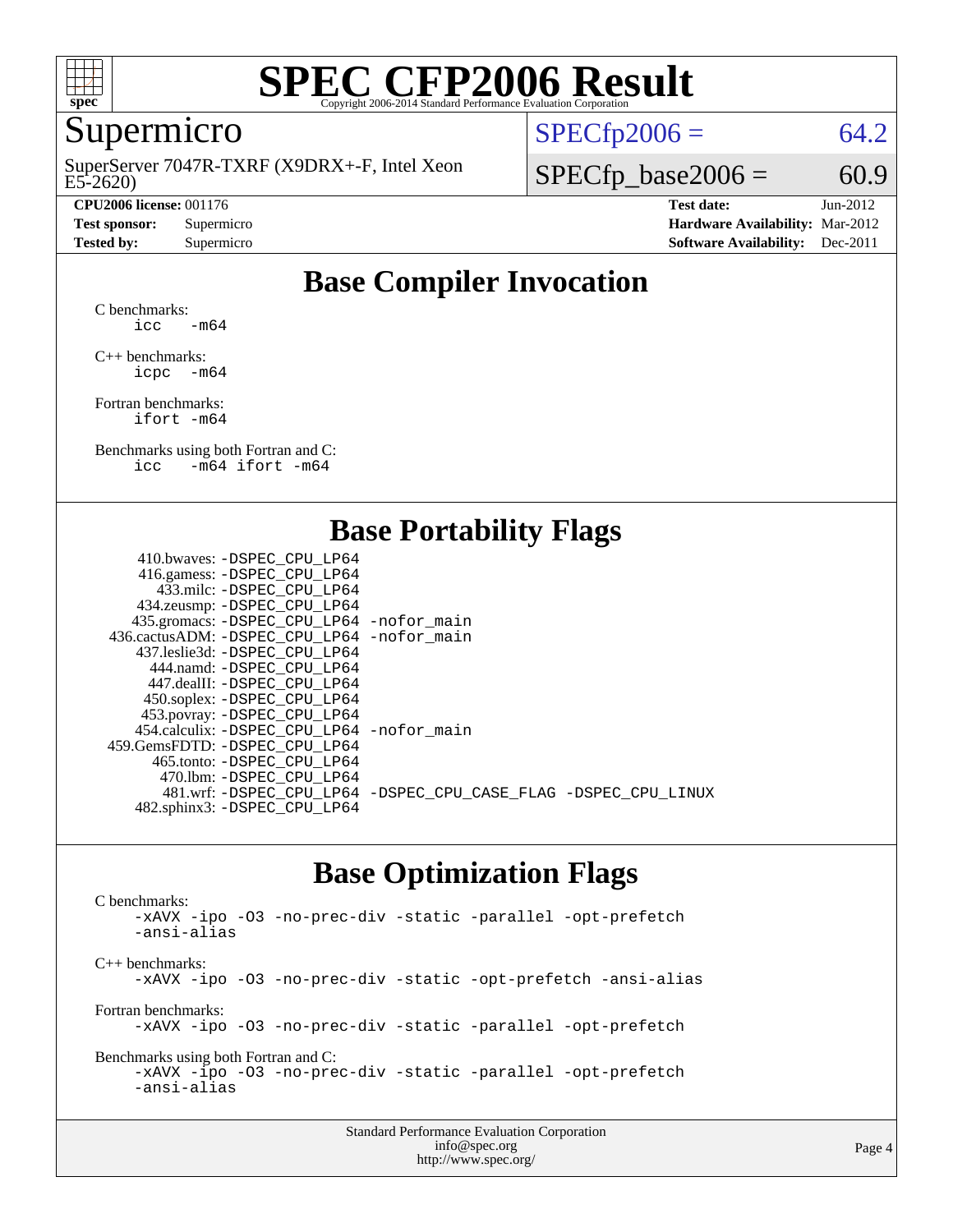

#### Supermicro

E5-2620) SuperServer 7047R-TXRF (X9DRX+-F, Intel Xeon

**[CPU2006 license:](http://www.spec.org/auto/cpu2006/Docs/result-fields.html#CPU2006license)** 001176 **[Test date:](http://www.spec.org/auto/cpu2006/Docs/result-fields.html#Testdate)** Jun-2012

 $SPECTp2006 = 64.2$ 

 $SPECTp\_base2006 = 60.9$ 

**[Test sponsor:](http://www.spec.org/auto/cpu2006/Docs/result-fields.html#Testsponsor)** Supermicro **[Hardware Availability:](http://www.spec.org/auto/cpu2006/Docs/result-fields.html#HardwareAvailability)** Mar-2012 **[Tested by:](http://www.spec.org/auto/cpu2006/Docs/result-fields.html#Testedby)** Supermicro **Supermicro [Software Availability:](http://www.spec.org/auto/cpu2006/Docs/result-fields.html#SoftwareAvailability)** Dec-2011

### **[Peak Compiler Invocation](http://www.spec.org/auto/cpu2006/Docs/result-fields.html#PeakCompilerInvocation)**

[C benchmarks](http://www.spec.org/auto/cpu2006/Docs/result-fields.html#Cbenchmarks):  $\text{icc}$   $-\text{m64}$ 

[C++ benchmarks:](http://www.spec.org/auto/cpu2006/Docs/result-fields.html#CXXbenchmarks) [icpc -m64](http://www.spec.org/cpu2006/results/res2012q3/cpu2006-20120614-22887.flags.html#user_CXXpeak_intel_icpc_64bit_bedb90c1146cab66620883ef4f41a67e)

[Fortran benchmarks](http://www.spec.org/auto/cpu2006/Docs/result-fields.html#Fortranbenchmarks): [ifort -m64](http://www.spec.org/cpu2006/results/res2012q3/cpu2006-20120614-22887.flags.html#user_FCpeak_intel_ifort_64bit_ee9d0fb25645d0210d97eb0527dcc06e)

[Benchmarks using both Fortran and C](http://www.spec.org/auto/cpu2006/Docs/result-fields.html#BenchmarksusingbothFortranandC): [icc -m64](http://www.spec.org/cpu2006/results/res2012q3/cpu2006-20120614-22887.flags.html#user_CC_FCpeak_intel_icc_64bit_0b7121f5ab7cfabee23d88897260401c) [ifort -m64](http://www.spec.org/cpu2006/results/res2012q3/cpu2006-20120614-22887.flags.html#user_CC_FCpeak_intel_ifort_64bit_ee9d0fb25645d0210d97eb0527dcc06e)

#### **[Peak Portability Flags](http://www.spec.org/auto/cpu2006/Docs/result-fields.html#PeakPortabilityFlags)**

Same as Base Portability Flags

### **[Peak Optimization Flags](http://www.spec.org/auto/cpu2006/Docs/result-fields.html#PeakOptimizationFlags)**

[C benchmarks](http://www.spec.org/auto/cpu2006/Docs/result-fields.html#Cbenchmarks):

 433.milc: [-xAVX](http://www.spec.org/cpu2006/results/res2012q3/cpu2006-20120614-22887.flags.html#user_peakPASS2_CFLAGSPASS2_LDFLAGS433_milc_f-xAVX)(pass 2) [-prof-gen](http://www.spec.org/cpu2006/results/res2012q3/cpu2006-20120614-22887.flags.html#user_peakPASS1_CFLAGSPASS1_LDFLAGS433_milc_prof_gen_e43856698f6ca7b7e442dfd80e94a8fc)(pass 1) [-ipo](http://www.spec.org/cpu2006/results/res2012q3/cpu2006-20120614-22887.flags.html#user_peakPASS2_CFLAGSPASS2_LDFLAGS433_milc_f-ipo)(pass 2) [-O3](http://www.spec.org/cpu2006/results/res2012q3/cpu2006-20120614-22887.flags.html#user_peakPASS2_CFLAGSPASS2_LDFLAGS433_milc_f-O3)(pass 2) [-no-prec-div](http://www.spec.org/cpu2006/results/res2012q3/cpu2006-20120614-22887.flags.html#user_peakPASS2_CFLAGSPASS2_LDFLAGS433_milc_f-no-prec-div)(pass 2) [-prof-use](http://www.spec.org/cpu2006/results/res2012q3/cpu2006-20120614-22887.flags.html#user_peakPASS2_CFLAGSPASS2_LDFLAGS433_milc_prof_use_bccf7792157ff70d64e32fe3e1250b55)(pass 2) [-static](http://www.spec.org/cpu2006/results/res2012q3/cpu2006-20120614-22887.flags.html#user_peakOPTIMIZE433_milc_f-static) [-auto-ilp32](http://www.spec.org/cpu2006/results/res2012q3/cpu2006-20120614-22887.flags.html#user_peakCOPTIMIZE433_milc_f-auto-ilp32) [-ansi-alias](http://www.spec.org/cpu2006/results/res2012q3/cpu2006-20120614-22887.flags.html#user_peakCOPTIMIZE433_milc_f-ansi-alias)

 $470.$ lbm: basepeak = yes

 482.sphinx3: [-xAVX](http://www.spec.org/cpu2006/results/res2012q3/cpu2006-20120614-22887.flags.html#user_peakOPTIMIZE482_sphinx3_f-xAVX) [-ipo](http://www.spec.org/cpu2006/results/res2012q3/cpu2006-20120614-22887.flags.html#user_peakOPTIMIZE482_sphinx3_f-ipo) [-O3](http://www.spec.org/cpu2006/results/res2012q3/cpu2006-20120614-22887.flags.html#user_peakOPTIMIZE482_sphinx3_f-O3) [-no-prec-div](http://www.spec.org/cpu2006/results/res2012q3/cpu2006-20120614-22887.flags.html#user_peakOPTIMIZE482_sphinx3_f-no-prec-div) [-unroll2](http://www.spec.org/cpu2006/results/res2012q3/cpu2006-20120614-22887.flags.html#user_peakCOPTIMIZE482_sphinx3_f-unroll_784dae83bebfb236979b41d2422d7ec2) [-ansi-alias](http://www.spec.org/cpu2006/results/res2012q3/cpu2006-20120614-22887.flags.html#user_peakCOPTIMIZE482_sphinx3_f-ansi-alias) [-parallel](http://www.spec.org/cpu2006/results/res2012q3/cpu2006-20120614-22887.flags.html#user_peakCOPTIMIZE482_sphinx3_f-parallel)

[C++ benchmarks:](http://www.spec.org/auto/cpu2006/Docs/result-fields.html#CXXbenchmarks)

 444.namd: [-xAVX](http://www.spec.org/cpu2006/results/res2012q3/cpu2006-20120614-22887.flags.html#user_peakPASS2_CXXFLAGSPASS2_LDFLAGS444_namd_f-xAVX)(pass 2) [-prof-gen](http://www.spec.org/cpu2006/results/res2012q3/cpu2006-20120614-22887.flags.html#user_peakPASS1_CXXFLAGSPASS1_LDFLAGS444_namd_prof_gen_e43856698f6ca7b7e442dfd80e94a8fc)(pass 1) [-ipo](http://www.spec.org/cpu2006/results/res2012q3/cpu2006-20120614-22887.flags.html#user_peakPASS2_CXXFLAGSPASS2_LDFLAGS444_namd_f-ipo)(pass 2) [-O3](http://www.spec.org/cpu2006/results/res2012q3/cpu2006-20120614-22887.flags.html#user_peakPASS2_CXXFLAGSPASS2_LDFLAGS444_namd_f-O3)(pass 2) [-no-prec-div](http://www.spec.org/cpu2006/results/res2012q3/cpu2006-20120614-22887.flags.html#user_peakPASS2_CXXFLAGSPASS2_LDFLAGS444_namd_f-no-prec-div)(pass 2) [-prof-use](http://www.spec.org/cpu2006/results/res2012q3/cpu2006-20120614-22887.flags.html#user_peakPASS2_CXXFLAGSPASS2_LDFLAGS444_namd_prof_use_bccf7792157ff70d64e32fe3e1250b55)(pass 2) [-fno-alias](http://www.spec.org/cpu2006/results/res2012q3/cpu2006-20120614-22887.flags.html#user_peakCXXOPTIMIZEOPTIMIZE444_namd_f-no-alias_694e77f6c5a51e658e82ccff53a9e63a) [-auto-ilp32](http://www.spec.org/cpu2006/results/res2012q3/cpu2006-20120614-22887.flags.html#user_peakCXXOPTIMIZE444_namd_f-auto-ilp32)

447.dealII: basepeak = yes

450.soplex: basepeak = yes

 453.povray: [-xAVX](http://www.spec.org/cpu2006/results/res2012q3/cpu2006-20120614-22887.flags.html#user_peakPASS2_CXXFLAGSPASS2_LDFLAGS453_povray_f-xAVX)(pass 2) [-prof-gen](http://www.spec.org/cpu2006/results/res2012q3/cpu2006-20120614-22887.flags.html#user_peakPASS1_CXXFLAGSPASS1_LDFLAGS453_povray_prof_gen_e43856698f6ca7b7e442dfd80e94a8fc)(pass 1) [-ipo](http://www.spec.org/cpu2006/results/res2012q3/cpu2006-20120614-22887.flags.html#user_peakPASS2_CXXFLAGSPASS2_LDFLAGS453_povray_f-ipo)(pass 2) [-O3](http://www.spec.org/cpu2006/results/res2012q3/cpu2006-20120614-22887.flags.html#user_peakPASS2_CXXFLAGSPASS2_LDFLAGS453_povray_f-O3)(pass 2) [-no-prec-div](http://www.spec.org/cpu2006/results/res2012q3/cpu2006-20120614-22887.flags.html#user_peakPASS2_CXXFLAGSPASS2_LDFLAGS453_povray_f-no-prec-div)(pass 2) [-prof-use](http://www.spec.org/cpu2006/results/res2012q3/cpu2006-20120614-22887.flags.html#user_peakPASS2_CXXFLAGSPASS2_LDFLAGS453_povray_prof_use_bccf7792157ff70d64e32fe3e1250b55)(pass 2) [-unroll4](http://www.spec.org/cpu2006/results/res2012q3/cpu2006-20120614-22887.flags.html#user_peakCXXOPTIMIZE453_povray_f-unroll_4e5e4ed65b7fd20bdcd365bec371b81f) [-ansi-alias](http://www.spec.org/cpu2006/results/res2012q3/cpu2006-20120614-22887.flags.html#user_peakCXXOPTIMIZE453_povray_f-ansi-alias)

[Fortran benchmarks](http://www.spec.org/auto/cpu2006/Docs/result-fields.html#Fortranbenchmarks):

 410.bwaves: [-xAVX](http://www.spec.org/cpu2006/results/res2012q3/cpu2006-20120614-22887.flags.html#user_peakOPTIMIZE410_bwaves_f-xAVX) [-ipo](http://www.spec.org/cpu2006/results/res2012q3/cpu2006-20120614-22887.flags.html#user_peakOPTIMIZE410_bwaves_f-ipo) [-O3](http://www.spec.org/cpu2006/results/res2012q3/cpu2006-20120614-22887.flags.html#user_peakOPTIMIZE410_bwaves_f-O3) [-no-prec-div](http://www.spec.org/cpu2006/results/res2012q3/cpu2006-20120614-22887.flags.html#user_peakOPTIMIZE410_bwaves_f-no-prec-div) [-opt-prefetch](http://www.spec.org/cpu2006/results/res2012q3/cpu2006-20120614-22887.flags.html#user_peakOPTIMIZE410_bwaves_f-opt-prefetch) [-parallel](http://www.spec.org/cpu2006/results/res2012q3/cpu2006-20120614-22887.flags.html#user_peakOPTIMIZE410_bwaves_f-parallel) [-static](http://www.spec.org/cpu2006/results/res2012q3/cpu2006-20120614-22887.flags.html#user_peakOPTIMIZE410_bwaves_f-static)

Continued on next page

Standard Performance Evaluation Corporation [info@spec.org](mailto:info@spec.org) <http://www.spec.org/>